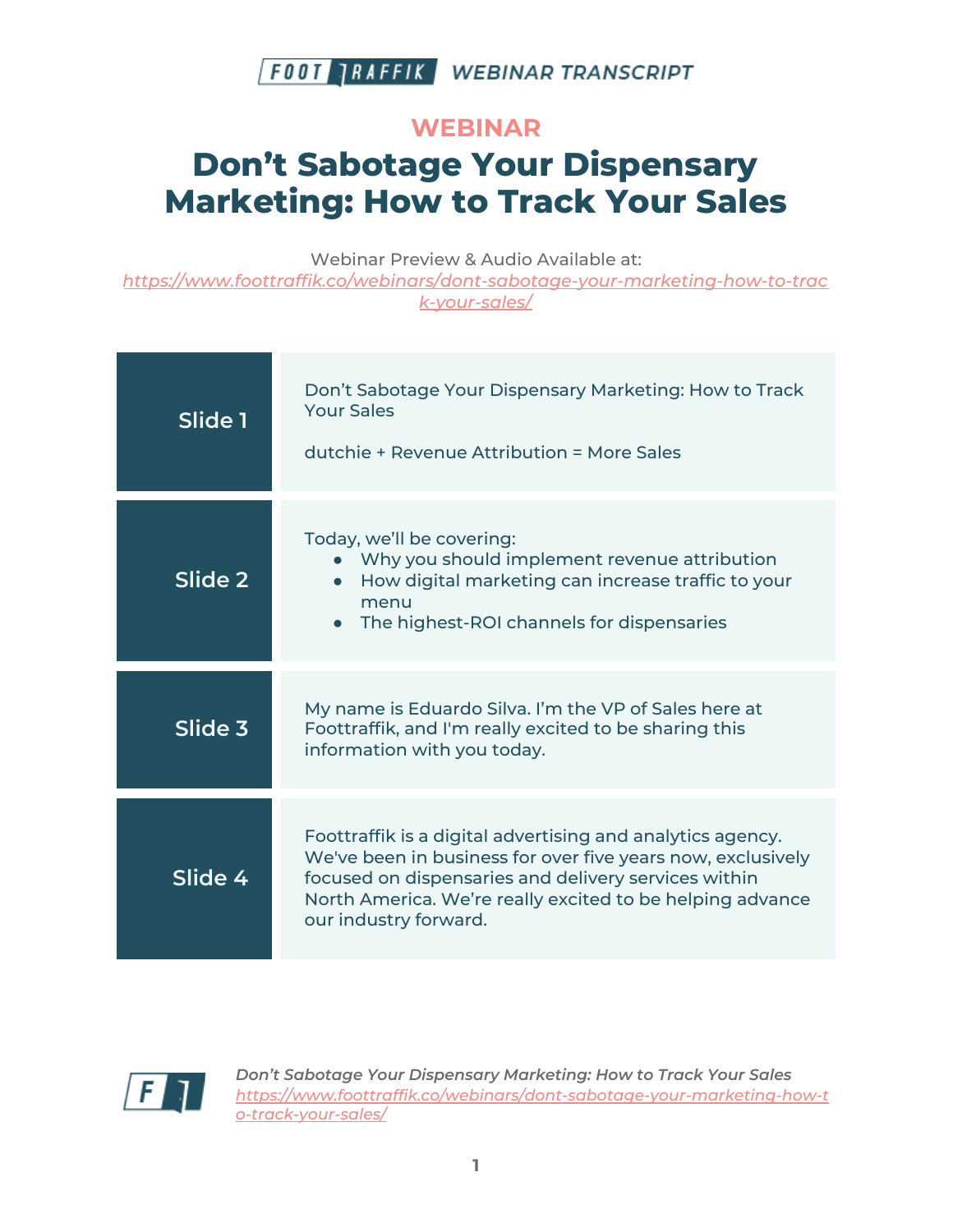| Slide 5            | A couple of housekeeping items before we get started.<br>If you have your cell phones on you, please put them<br>facing down on your desk or mute them. We are going to<br>be covering a lot of information in a very short window of<br>time and it helps to retain focus.<br>Familiarize yourself with the Zoom interface. If you<br>haven't become a master at Zoom yet, if you go to the<br>bottom of your screen there is a Q&A button. We do have<br>moderators with us today that will be addressing<br>questions throughout the webinar. |
|--------------------|--------------------------------------------------------------------------------------------------------------------------------------------------------------------------------------------------------------------------------------------------------------------------------------------------------------------------------------------------------------------------------------------------------------------------------------------------------------------------------------------------------------------------------------------------|
| Slide <sub>6</sub> | We love dutchie. It's a really useful platform for both<br>dispensaries and customers. It's user friendly, and it can<br>be embedded on your website. Or you can request a<br>subdomain so that customers stay on your page.<br>There's one more feature that we really love about this<br>menu platform, and that's its integrations. Through<br>Dutchie's integrations, dispensaries have the ability to<br>track sales and create reports.                                                                                                    |
| Slide 7            | So why does this matter?<br>Well, according to Hubspot research, 43% of marketing<br>teams say that proving ROI is their biggest challenge.<br>That means that they can't measure the success of their<br>marketing, or they don't know how to.<br>This is crazy when you think about it. Dispensaries are<br>putting thousands and thousands of dollars into different<br>marketing channels-and most don't know what's<br>actually working and what isn't.                                                                                     |

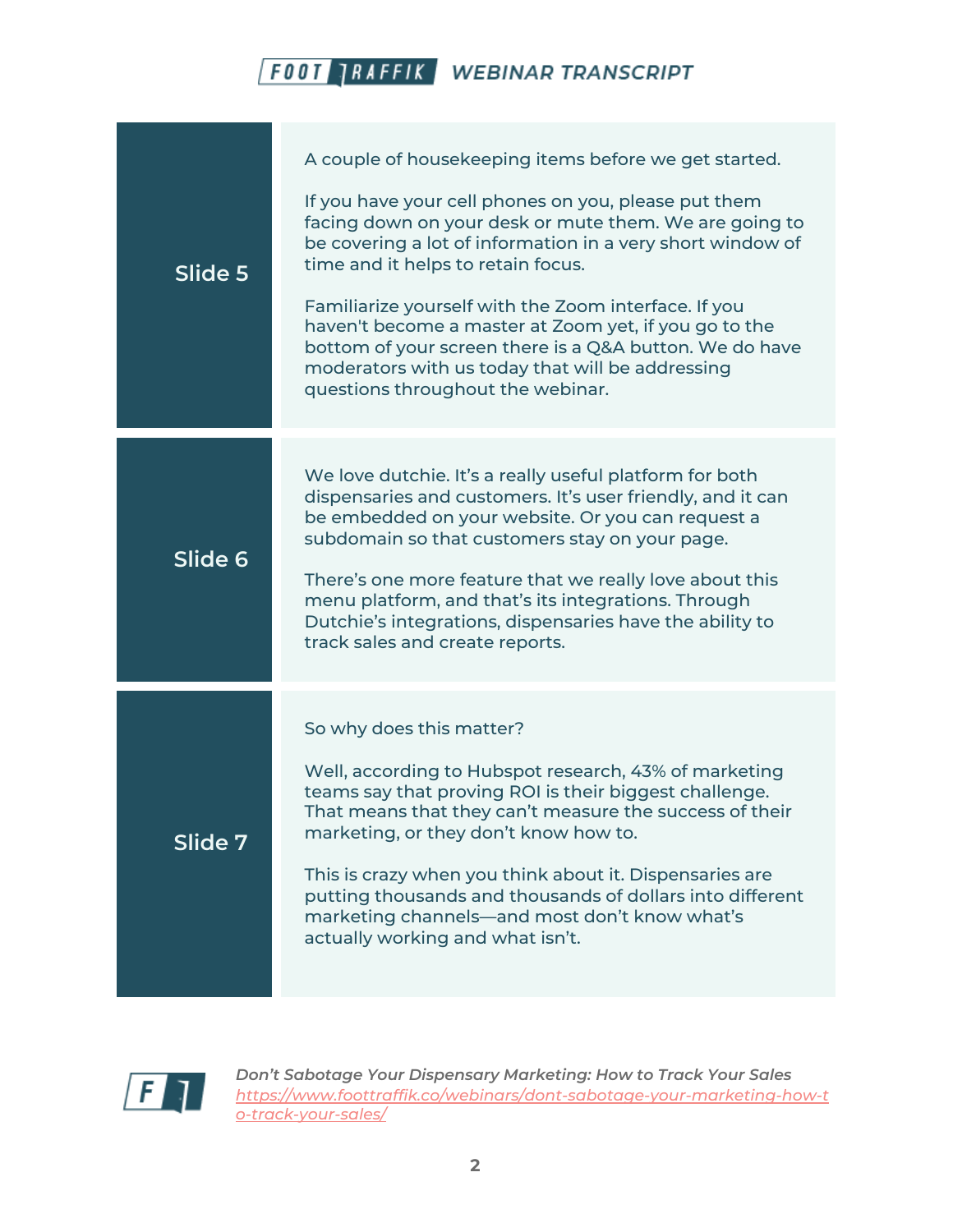|         | Now, because you have dutchie, you're ahead of the curve<br>with this. By adding Google Analytics to your website and<br>enabling ecommerce tracking, you can get the best<br>picture of how well your digital marketing is working for<br>you and then invest more of your budget into the<br>channels with the largest returns.                                                                                                                                                                                                                                                                                                                                                                                                                                                                                              |
|---------|--------------------------------------------------------------------------------------------------------------------------------------------------------------------------------------------------------------------------------------------------------------------------------------------------------------------------------------------------------------------------------------------------------------------------------------------------------------------------------------------------------------------------------------------------------------------------------------------------------------------------------------------------------------------------------------------------------------------------------------------------------------------------------------------------------------------------------|
| Slide 8 | Imagine being able to see how many sales your last text<br>message led to? Or pinpointing the revenue from organic<br>search results.<br>When you have the right pieces in place, you don't have<br>to play guessing games with your marketing budget. You<br>can make decisions based on measurable results.<br>All you need is the right tools and a hardworking team<br>that values transparency to implement it.                                                                                                                                                                                                                                                                                                                                                                                                           |
| Slide 9 | To maximize your dutchie menu, you'll want to make sure<br>you enable the Google Analytics integration. You can do<br>this by visiting the settings, click on integrations, click<br>Google Analytics, click settings again, and then add your<br>Google Analytics ID, and then save. You can see an<br>example of the settings in the slide image.<br>You'll want to create a subdomain for each Dutchie menu<br>so that you track sales in Google Analytics. You will have<br>to ask your account manager at Dutchie to set this up for<br>you.<br>Once the subdomain is set up, visit the settings in Google<br>Analytics, and enable ecommerce tracking. Once you<br>have everything set up, be sure to place some test orders<br>on the Dutchie menu, and confirm that the sales data is<br>tracking in Google Analytics. |

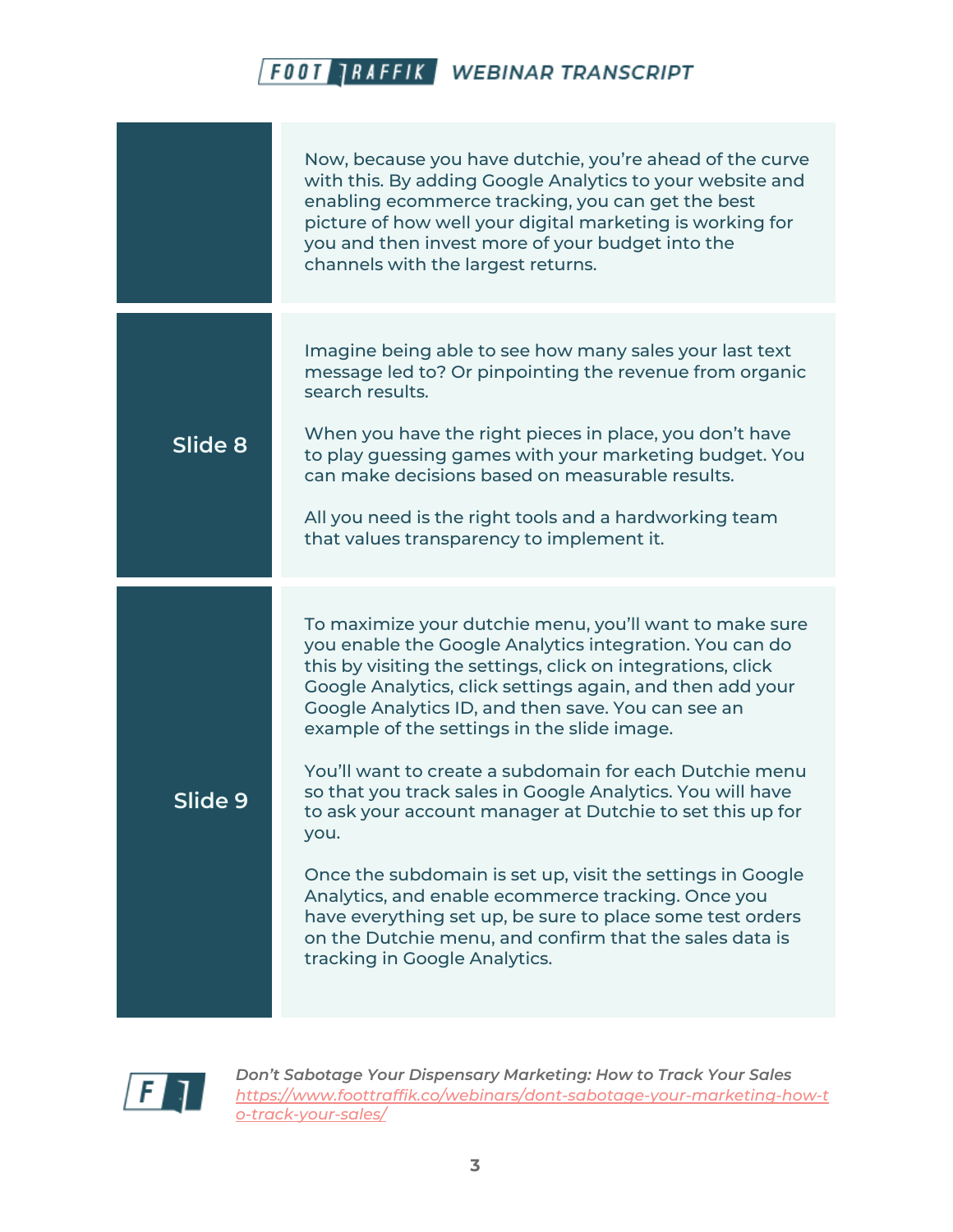If you don't know what Google Analytics is, its' a free tool that allows you to track different website metrics, and it's crucial for really determining the effectiveness of your marketing efforts.

Because we've worked with hundreds of dispensaries, we've noticed that many people don't set up Google Analytics properly. Because this is a key part of being able to measure your progress, it's vital that you have this set up right. Otherwise, you'll think you're tracking your progress, but you won't get accurate results. Reach out to your Foottraffik account manager to get you set up.

Once you have Dutchie and Google Analytics integration set up, you'll want to make sure that you're tracking the right data. The slide image is an example of what your data will look like when tracking the success of your marketing channels. You have full transparency into every visitor and transaction that is placed on your website.

Where did the website visitor come from? Was it organic search, direct, referral, paid search, email, or social media? What products did they view? Did they look at flower or vapes?

**Slide 10** What products did they buy? You see all of this data in Google Analytics.

> Some of the most important data points to track related to sales and marketing include:

- Users
- New Users
- Sessions
- Users and sessions from each marketing channel
- Ecommerce conversion rate
- Transactions
- Average transaction value
- Revenue

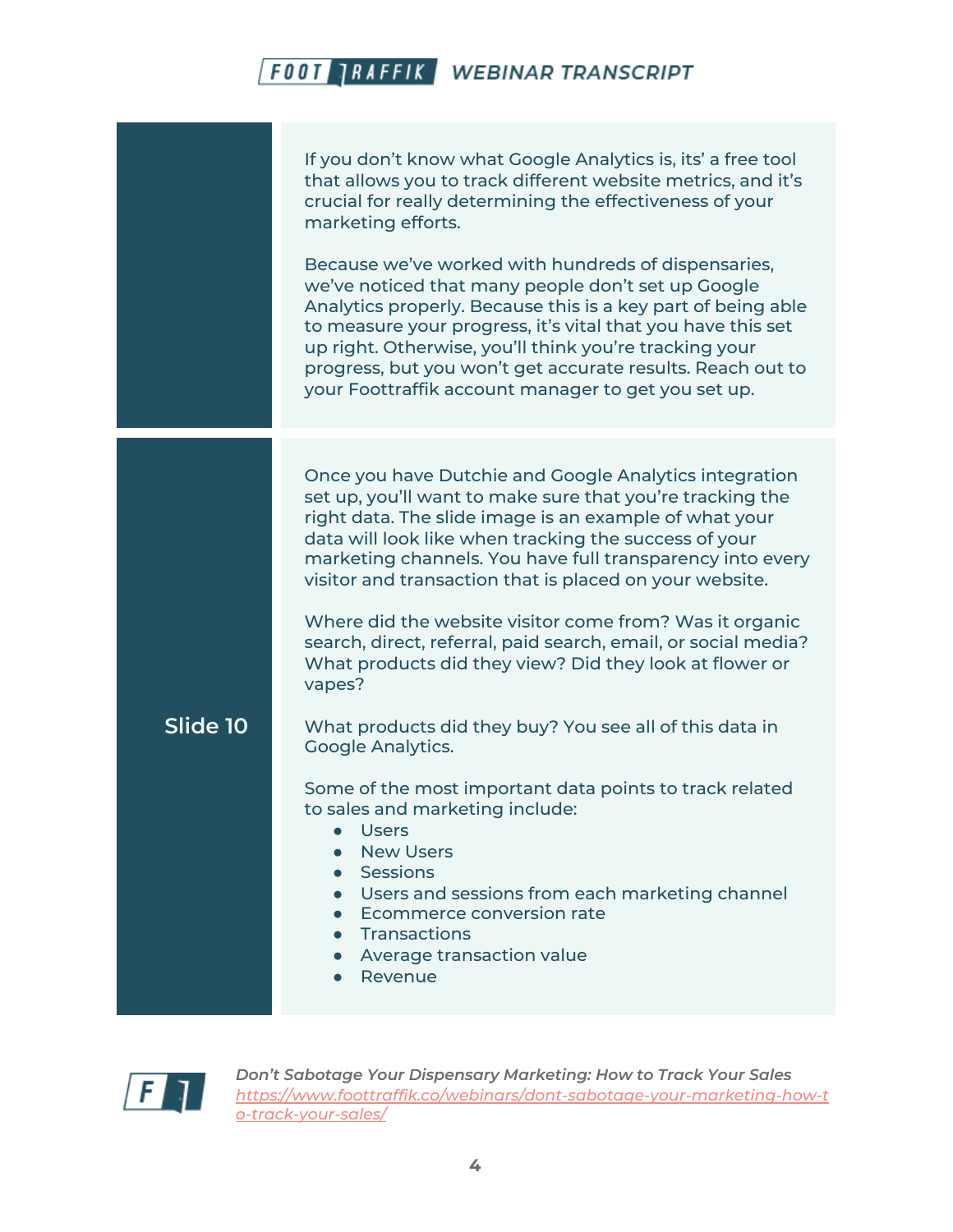|          | Revenue from each marketing channel                                                                                                                                                                                                                                                                                                                                                                                                                                                                                                                                                                                                                                                                                                                                                                                                                        |
|----------|------------------------------------------------------------------------------------------------------------------------------------------------------------------------------------------------------------------------------------------------------------------------------------------------------------------------------------------------------------------------------------------------------------------------------------------------------------------------------------------------------------------------------------------------------------------------------------------------------------------------------------------------------------------------------------------------------------------------------------------------------------------------------------------------------------------------------------------------------------|
| Slide 11 | Earlier, I mentioned tracking the results of marketing<br>campaigns, and that actually has a specific name: revenue<br>attribution.<br>At its most basic, revenue attribution is all about drawing<br>a line from your marketing to your sales to see which<br>channels are the most effective for your dispensary. You<br>can certainly guess what's bringing in customers, but it's<br>not as helpful as actually tracking and measuring your<br>different marketing campaigns.<br>Once you're able to track, you then want to think about<br>how you want to attribute the sales. There are different<br>revenue attribution models, and you'll need to consider<br>which one will give you the best information.                                                                                                                                       |
| Slide 12 | The difference between these models has to do with<br>when customers interact with your marketing. Most<br>customers are going to come across different marketing<br>campaigns from your dispensary, but they won't always<br>be compelled to buy.<br>So, for example, a customer may see a Geo-Ad for your<br>campaign when they're checking out something on ESPN<br>and click on it without making a purchase. The next day,<br>they decide to Google your dispensary, and they complete<br>a purchase. You can choose to attribute the sale to the<br>first touch, which was the Geo-Ad, or the last touch, which<br>was the SEO work done to get your dispensary to rank in<br>Google.<br>There are also revenue attribution models that give<br>different weights to the various campaigns your<br>customers interact with before making a purchase. |

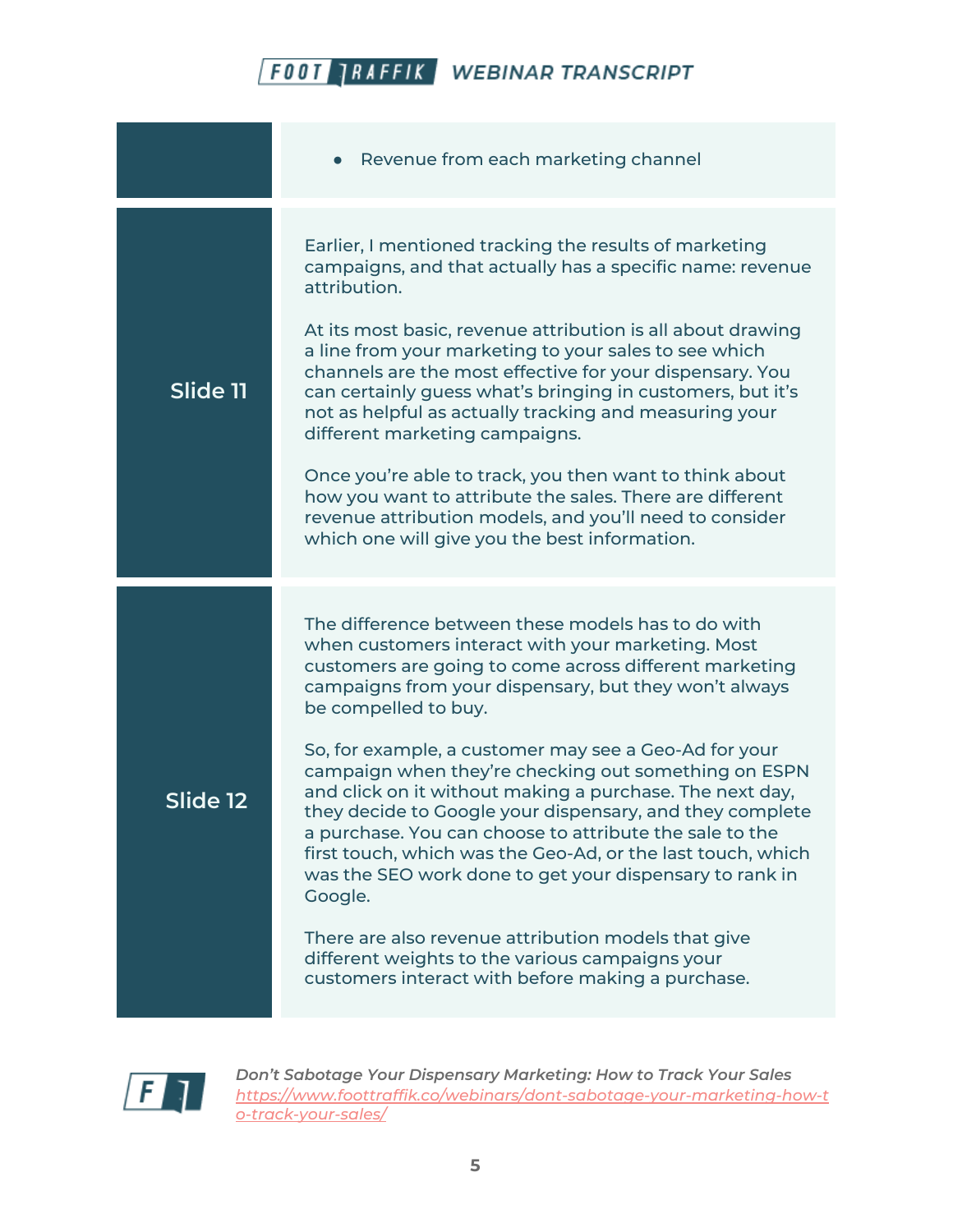|          | To keep things simple, we're fans of measuring the effect<br>of the last touch. Essentially, these are the campaigns that<br>help push customers over the finish line. So if a customer<br>saw a Google Ad for your dispensary, then did a search,<br>and then ultimately made a purchase after seeing a<br>Geo-Ad in their favorite app, then we would count the<br>Geo-Ad as the impetus for the sale.<br>In addition to what dutchie and Google Analytics are<br>tracking, you'll also need to track the cost of your different<br>marketing initiatives. When you have this data and<br>compare it to the sales per channel, you can then<br>determine the ROI of your marketing.                                         |
|----------|-------------------------------------------------------------------------------------------------------------------------------------------------------------------------------------------------------------------------------------------------------------------------------------------------------------------------------------------------------------------------------------------------------------------------------------------------------------------------------------------------------------------------------------------------------------------------------------------------------------------------------------------------------------------------------------------------------------------------------|
| Slide 13 | It's really simple to calculate the ROI of each of your<br>marketing campaigns.<br>First, gather all your marketing expenses for each<br>channel.<br>Next, look at the revenue data in Google Analytics for<br>each of the marketing channels that you want to<br>measure.<br>Subtract the investment from the revenue and then<br>divide the total by the investment.<br>Here's an example from one of our campaigns.<br>Our client invested \$9000 in SEO for Q2.<br>• The revenue they received from this channel during<br>Q2 was \$450,000.<br>• When we subtract the investment from the<br>revenue and then divide that by the investment, we<br>get the ROI, which, in this case, was \$49 for every \$1<br>invested. |

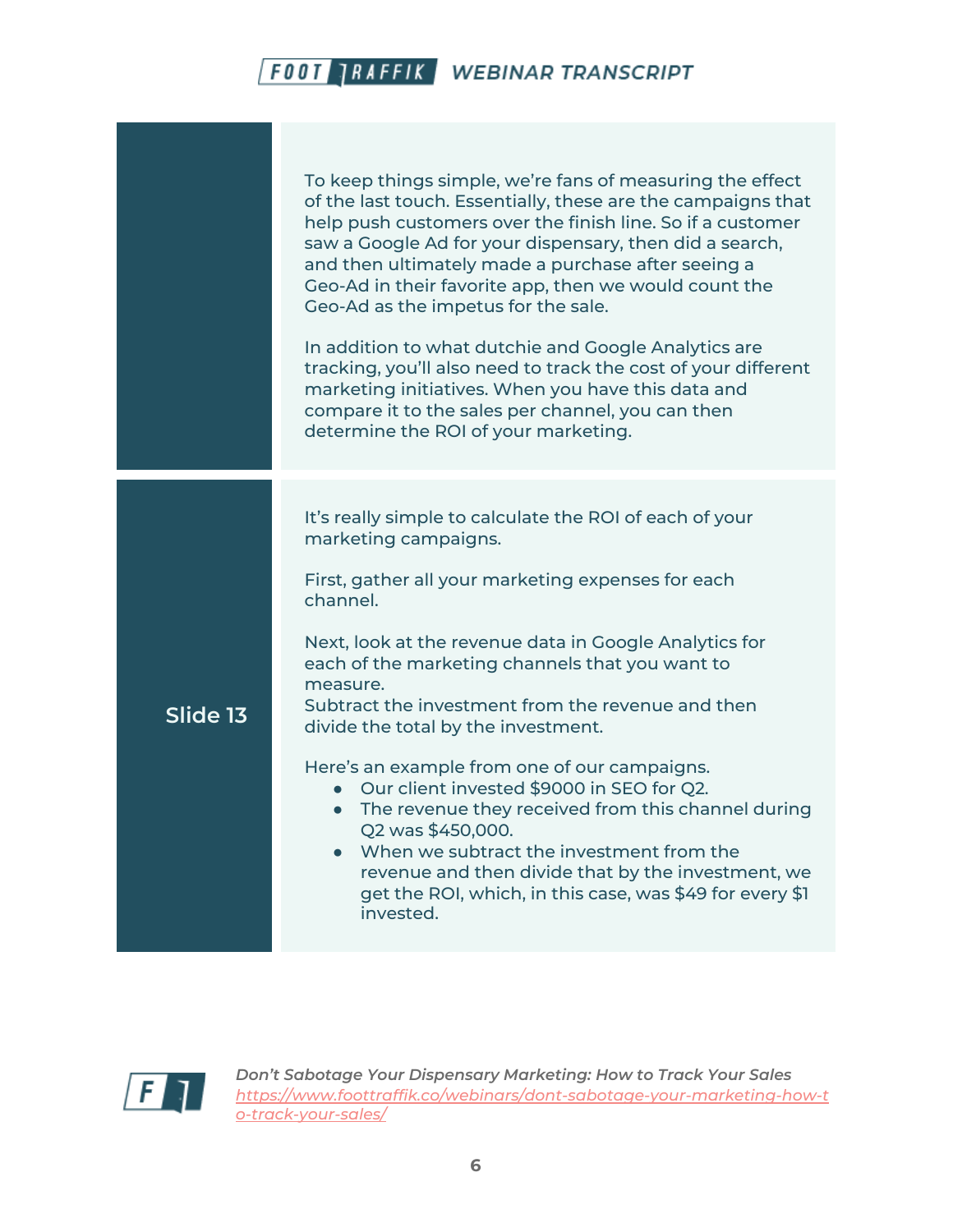| Slide 14 | Here is an example case study that shows the results of<br>one of our Google Ads campaigns over a 30-day period.<br>Over 30 days, we generated 238 conversions, \$34,725 in<br>revenue based on the \$1,168 investment. This is a \$29<br>return on every \$1 spent.<br>We are offering a 30-day free trial for all Google Ads<br>campaigns if you sign up by July 31st. We'll share more<br>information about this offer later in the presentation.                                                                                                                                                                                                                                                                                                                                                                                                             |
|----------|------------------------------------------------------------------------------------------------------------------------------------------------------------------------------------------------------------------------------------------------------------------------------------------------------------------------------------------------------------------------------------------------------------------------------------------------------------------------------------------------------------------------------------------------------------------------------------------------------------------------------------------------------------------------------------------------------------------------------------------------------------------------------------------------------------------------------------------------------------------|
| Slide 15 | We think that revenue attribution is crucial for creating<br>strategies that deliver. It may not seem like it, but we are<br>in a recession, and yes, the future remains unclear.<br>Will states close back up? We're not sure, but by enabling<br>revenue attribution right now, you can give your<br>dispensary the best chance to weather the storm. You'll<br>be able to clearly show which channels are leading to the<br>most sales and then allocate your budget using that data.<br>At Foottraffik, we feel this is invaluable, and it really aligns<br>with one of our core values, which is transparency. We<br>know that digital marketing can be confusing, but when<br>you implement revenue attribution and tie it to your<br>dutchie menu, you can start seeing measurable results<br>and make informed choices about your marketing<br>strategy. |
| Slide 16 | As we've been helping our clients get set up with revenue<br>attribution and explaining the results, we've noticed that<br>certain channels have extraordinary returns.<br>These returns do vary depending on the market. Because<br>we work with dispensaries across the US and in Canada,<br>our clients face varying regulations and markets, and the                                                                                                                                                                                                                                                                                                                                                                                                                                                                                                         |

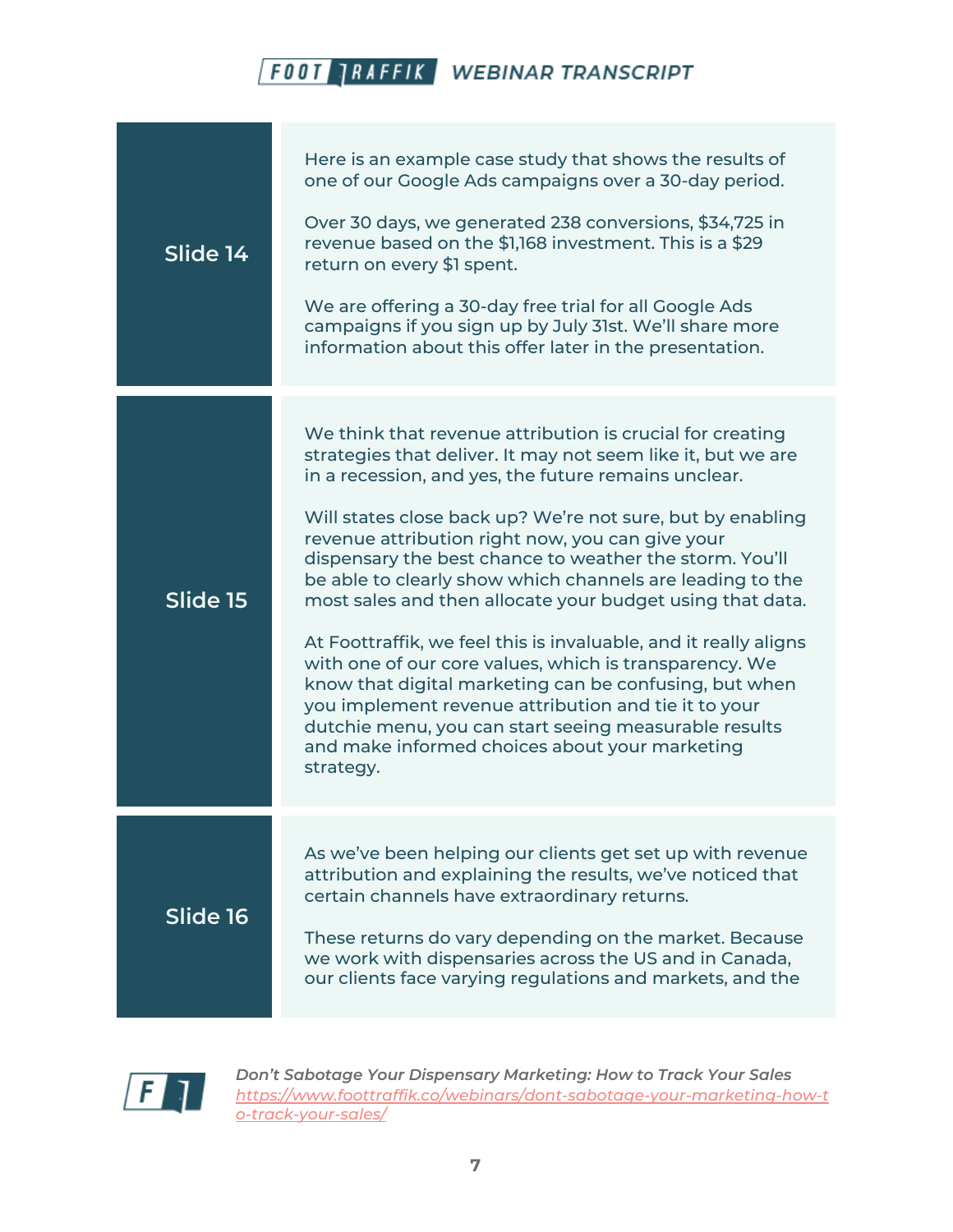|          | channels that may work well for one, won't necessarily<br>translate into success for another.<br>That's another reason why measuring revenue attribution<br>is so important. It gives you insight into your dispensary.<br>You don't have to take another dispensary's results as fact.<br>You can measure what's happening at your different<br>locations and make decisions based on your own data.<br>With that said, let's dive into the services that we've<br>measured as the most effective for dispensaries who use<br>dutchie.                                                                                                                                                                                                                                                                                                                                                                                                                                                                                                                                                                           |
|----------|-------------------------------------------------------------------------------------------------------------------------------------------------------------------------------------------------------------------------------------------------------------------------------------------------------------------------------------------------------------------------------------------------------------------------------------------------------------------------------------------------------------------------------------------------------------------------------------------------------------------------------------------------------------------------------------------------------------------------------------------------------------------------------------------------------------------------------------------------------------------------------------------------------------------------------------------------------------------------------------------------------------------------------------------------------------------------------------------------------------------|
| Slide 17 | SEO stands for Search Engine Optimization, which is the<br>practice of increasing the quantity and quality of traffic to<br>your website through organic search engine results. This<br>is unpaid traffic that comes from Google.<br>When customers want to find a dispensary near them,<br>they turn to search—and Google, in particular. If you want<br>to show up in those search results, then it's crucial that<br>you have a robust SEO strategy and a team to implement<br>it. Otherwise, searchers will go right to your competition.<br>Search engine optimization shows that your page is<br>relevant for particular keywords. In our business, that may<br>be "Boulder dispensary," "Detroit provisioning center," or<br>"San Francisco marijuana delivery."<br>When you have a good SEO strategy, two things will<br>happen.<br>One, you'll show up higher in search results, and two,<br>you'll get more organic traffic.<br>When you rank better in Google, it helps create brand<br>trust and authority. It shows searchers that your site is<br>relevant and that it may be useful for them. They |

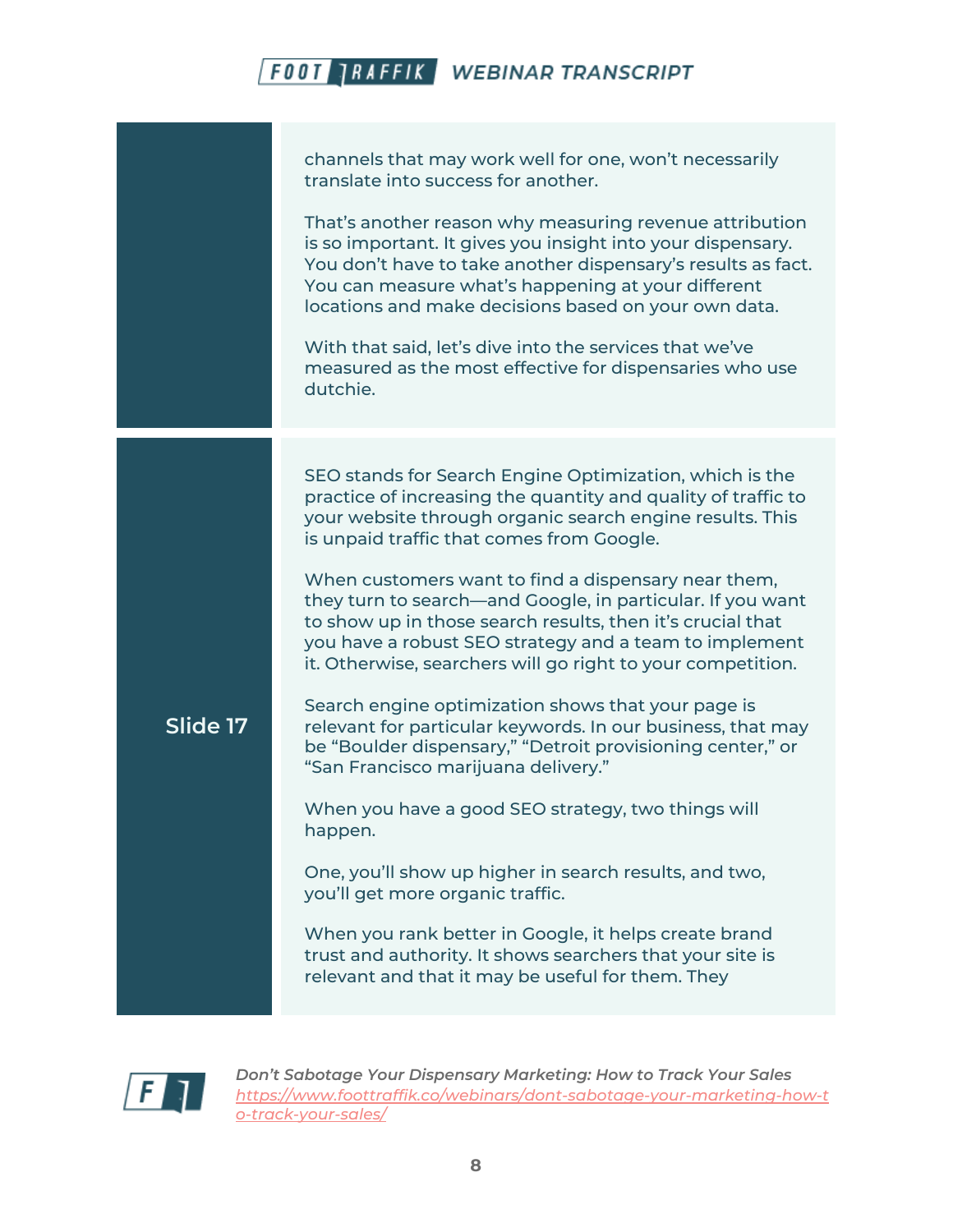|          | automatically equate high rankings with quality.<br>In fact, the top three results of a search tend to get 75% of<br>all organic traffic. The lower you are on the search results,<br>the less traffic you'll get.<br>Organic traffic is one of the most dependable sources of<br>traffic and revenue for many businesses. That's because<br>it's not just any web traffic. Thanks to your optimization, it<br>will be relevant, high-quality traffic. These are people who<br>are already looking for you. They're already interested in<br>what you're selling.<br>Our SEO clients see an incredible ROI on their<br>investments. In fact, for many of them, it's the best<br>performing marketing channel amounting to nearly 70%<br>of their e-commerce revenue, with returns as high as \$93<br>for every dollar spent. |
|----------|------------------------------------------------------------------------------------------------------------------------------------------------------------------------------------------------------------------------------------------------------------------------------------------------------------------------------------------------------------------------------------------------------------------------------------------------------------------------------------------------------------------------------------------------------------------------------------------------------------------------------------------------------------------------------------------------------------------------------------------------------------------------------------------------------------------------------|
| Slide 18 | Google Ads is pay-per-click advertising hosted on the<br>world's most popular search engine.<br>When executed right, you can get your dispensaries ads<br>above search results.<br>93% of internet searches in North America are done on<br>Google, making this a valuable tool for your dispensary.<br>It's the most used search tool in the world and the one<br>that's most popular among your customers.<br>If you have your ads set up right, you can start appealing<br>to potential customers who are looking for a dispensary<br>near them and send them right to your menu.<br>Part of the reason that Google Ads is such a high-ROI tool<br>is that you're advertising to people who are already<br>interested in your service.<br>You're not putting up a billboard and hoping that                               |

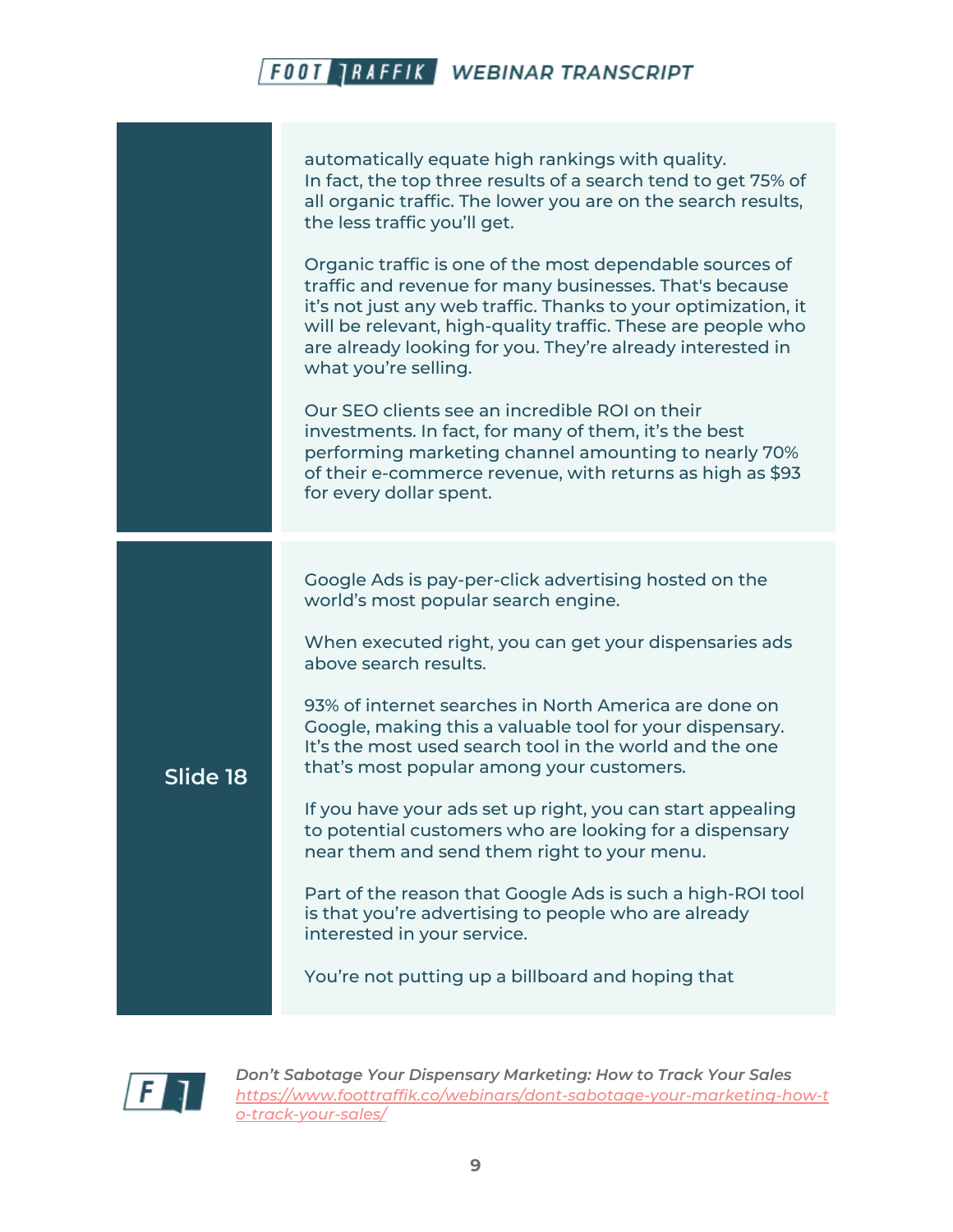|          | someone who's interested in what you're offering as they<br>are driving by. Google Ads is targeted advertising that is<br>meant to reach individuals who are predisposed to want<br>to buy from you.<br>When executed correctly, these ads can quickly increase<br>your web traffic and help you drive sales.<br>Our customers have made, on average, \$48 for every \$1<br>they spend on Google Ads. That's a 4,800% ROI.<br>Foottraffik is the leader in Google Ads management for<br>dispensaries in North America, managing north of \$1<br>million dollars annually.                                                                                                                                                                                                                                                                                                                                                                                 |
|----------|-----------------------------------------------------------------------------------------------------------------------------------------------------------------------------------------------------------------------------------------------------------------------------------------------------------------------------------------------------------------------------------------------------------------------------------------------------------------------------------------------------------------------------------------------------------------------------------------------------------------------------------------------------------------------------------------------------------------------------------------------------------------------------------------------------------------------------------------------------------------------------------------------------------------------------------------------------------|
| Slide 19 | Geo-advertising is the use of display ads on mobile<br>devices within a certain geographic area.<br>Geo-ads allow you to connect with new customers right<br>where they are. With the record increase in internet use<br>because of COVID, online display ads can help keep your<br>deals front and center.<br>We have a network of compliant, cannabis-friendly sites<br>and apps that allow us to share your display ads and drive<br>sales.<br>You can use geo-ads to advertise directly to people within<br>your delivery area or near your dispensary.<br>We can create the ads for you in a way that is compliant<br>in your state or province. For example, display ads in<br>California must include the dispensary's license number.<br>Plus, you'll always have the opportunity to review them<br>before they go live, too.<br>Online display ads help keep your dispensary front and<br>center with your customers. Once they enter one of the |

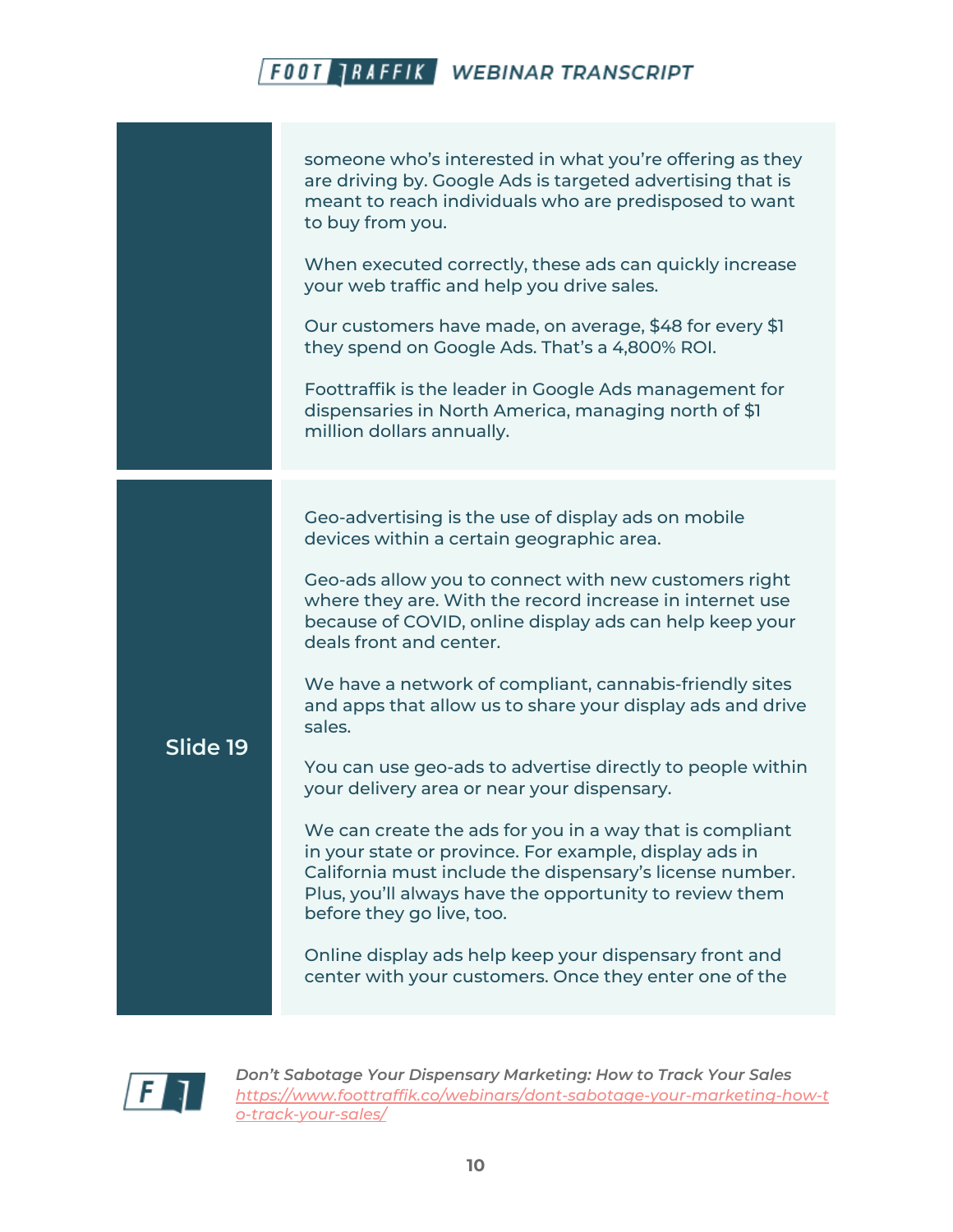|          | perimeters you've created for your ads, they'll see your<br>ads if they use one of the mobile sites or apps in our<br>network.<br>Again, one of the biggest problems facing dispensaries is<br>the lack of compliant ways to advertise. Our Geo-Ads<br>service not only addresses this concern, but we make the<br>whole process easy.                                                                                                                                                                                                                                                                                                                                                                                                                                                                                                                                  |
|----------|-------------------------------------------------------------------------------------------------------------------------------------------------------------------------------------------------------------------------------------------------------------------------------------------------------------------------------------------------------------------------------------------------------------------------------------------------------------------------------------------------------------------------------------------------------------------------------------------------------------------------------------------------------------------------------------------------------------------------------------------------------------------------------------------------------------------------------------------------------------------------|
| Slide 20 | You can also use promo codes through dutchie to boost<br>to track the effectiveness of campaigns. For example, if<br>you want to create a mailer, you can include a special<br>promo code and then track how often it's used.<br>Promo codes can also be a valuable way to do A/B testing<br>for different messages. For example, you can insert a<br>promo code into different text messages to see which one<br>is the most effective at converting into sales.<br>Specials are another way to track customer interest. You<br>can create a special-it can be a one-time special or a<br>recurring deal. You can then email this to your customers<br>within dutchie and track the number of times people click<br>on your specials link. This helps you fine-tune your<br>offerings so you can create better deals that your<br>customers want to take advantage of. |
| Slide 21 | If you aren't tracking your marketing effectiveness, what<br>are you waiting for?<br>When you have this information, you can practically print<br>money. You'll be able to invest in the most effective<br>marketing methods for your store.<br>Take the guesswork out of your marketing and start<br>relying on proof. When you combine Foottraffik's                                                                                                                                                                                                                                                                                                                                                                                                                                                                                                                  |